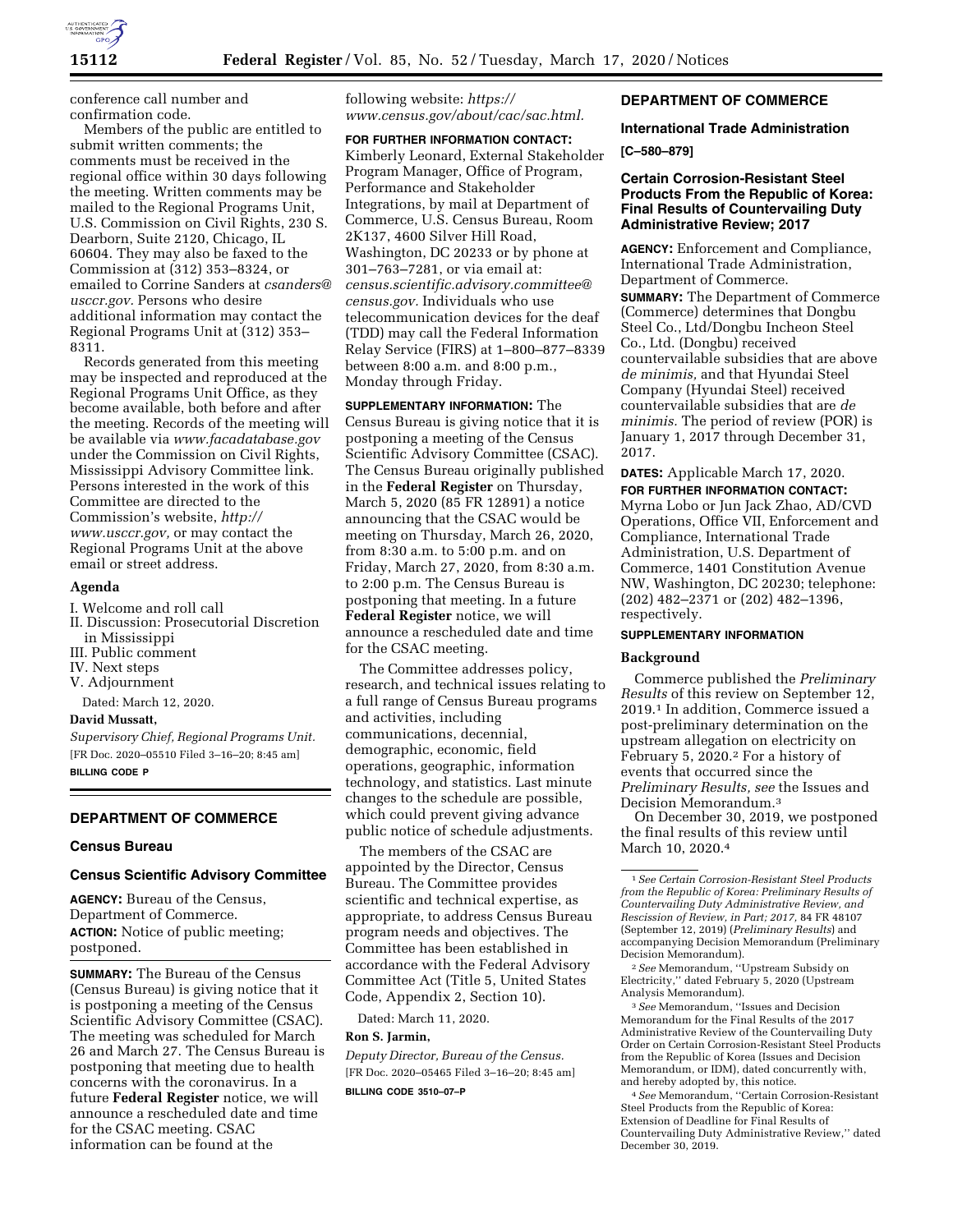#### **Scope of the Order**

The products covered by this order are certain corrosion-resistant steel products. For a complete description of the scope of this order, *see* attachment to the Issues and Decision Memorandum.

### **Analysis of Comments Received**

All issues raised in interested parties' case briefs are addressed in the Issues and Decision Memorandum. The issues are identified in the Appendix to this notice. The Issues and Decision Memorandum is a public document and is on file electronically via Enforcement and Compliance's Antidumping and Countervailing Duty Centralized Electronic Service System (ACCESS). ACCESS is available to registered users at *<http://access.trade.gov>*and to all parties in the Central Records Unit, room B8024 of the main Commerce building. In addition, a complete version of the Issues and Decision Memorandum can be accessed directly at *[http://enforcement.trade.gov/frn/](http://enforcement.trade.gov/frn/index.html)  [index.html.](http://enforcement.trade.gov/frn/index.html)* The signed Issues and Decision Memorandum and the electronic version of the Issues and Decision Memorandum are identical in content.

#### **Changes Since the Preliminary Results**

Based on the comments received from interested parties and record information, we have made changes to the net subsidy rates calculated for Dongbu and for those companies not selected for individual review. The changes made for Hyundai Steel did not result in a change to its net subsidy rate. For a discussion of these issues, *see* the Issues and Decision Memorandum.

#### **Methodology**

Commerce conducted this review in accordance with section  $751(a)(1)(A)$  of the Tariff Act of 1930, as amended (the Act). For each of the subsidy programs found countervailable, we find that there is a subsidy, *i.e.,* a governmentprovided financial contribution that gives rise to a benefit to the recipient, and that the subsidy is specific.5 For a description of the methodology underlying all of Commerce's conclusions, *see* the Issues and Decision Memorandum.

## **Companies Not Selected for Individual Review**

The statute and Commerce's regulations do not directly address the

establishment of rates to be applied to companies not selected for individual examination where Commerce limits its examination in an administrative review pursuant to section 777A(e)(2) of the Act. However, Commerce normally determines the rates for non-selected companies in reviews in a manner that is consistent with section 705(c)(5) of the Act, which provides instructions for calculating the all-others rate in an investigation.

Section  $705(c)(5)(A)(i)$  of the Act instructs Commerce, as a general rule, to calculate an all-others rate equal to the weighted average of the countervailable subsidy rates established for exporters and producers individually investigated, excluding any zero, *de minimis,* or rates based entirely on facts available. In this review, the only subsidy rate above *de minimis* is the rate calculated for Dongbu. Therefore, for the companies for which a review was requested that were not selected as mandatory respondents, we are applying the subsidy rate calculated for Dongbu.

#### **Final Results of Administrative Review**

In accordance with section 751(a)(1)(A) of the Act and 19 CFR 351.221(b)(5), we determine the total estimated net countervailable subsidy rates for the period January 1, 2017 through December 31, 2017 to be as follows:

| Company                                                      | Net<br>countervailable<br>subsidy rate<br>(percent ad<br>valorem) |
|--------------------------------------------------------------|-------------------------------------------------------------------|
| Dongbu Steel Co., Ltd./<br>Dongbu Incheon Steel<br>Co., Ltd. | 7.16                                                              |
| Hyundai Steel Company                                        | 0.44 (de mini-<br>mis).                                           |
| Bukook Steel Co., Ltd                                        | 7.16                                                              |
| CJ Korea Express                                             | 7.16                                                              |
| DK Dongshin Co., Ltd                                         | 7.16                                                              |
| Dongbu Express                                               | 7.16                                                              |
| Hongyi (HK) Hardware Prod-<br>ucts Co., Ltd.                 | 7.16                                                              |
| Hyundai Glovis Co., Ltd                                      | 7.16                                                              |
| Jeil Sanup Co., Ltd                                          | 7.16                                                              |
| POSCO                                                        | 7.16                                                              |
| POSCO C&C                                                    | 7.16                                                              |
| POSCO Daewoo Corp                                            | 7.16                                                              |
| POSCO P&S                                                    | 7.16                                                              |
| Sejung Shipping Co., Ltd                                     | 7.16                                                              |
| SeAH Steel                                                   | 7.16                                                              |
| Seil Steel Co., Ltd                                          | 7.16                                                              |
| SK Networks Co., Ltd                                         | 7.16                                                              |
| Soon Hong Trading Co., Ltd                                   | 7.16                                                              |
| Taisan Construction Co., Ltd                                 | 7.16                                                              |
| TCC Steel Co., Ltd                                           | 7.16                                                              |
| Young Sun Steel Co                                           | 7.16                                                              |

#### **Assessment and Cash Deposit Requirements**

In accordance with 19 CFR 351.212(b)(2), Commerce intends to issue appropriate instructions to U.S. Customs and Border Protection (CBP) 15 days after publication of these final results to liquidate shipments of subject merchandise. Because we have calculated a *de minimis* countervailable subsidy rate for Hyundai Steel, we will instruct CBP to liquidate the appropriate entries without regard to countervailing duties in accordance with 19 CFR 351.212. We will instruct CBP to liquidate shipments of subject merchandise produced and/or exported by Dongbu and the above listed companies, entered or withdrawn from warehouse for consumption from January 1, 2017 through December 31, 2017, at the *ad valorem* rates listed above for each respective company.

In accordance with section  $751(a)(2)(C)$  of the Ac, we intend also to instruct CBP to collect cash deposits of estimated countervailing duties, in the amounts shown above, with the exception of Hyundai Steel, on shipments of subject merchandise entered, or withdrawn from warehouse, for consumption on or after the date of publication of the final results of this review. Because the countervailable subsidy rate for Hyundai Steel is *de minimis,* Commerce will instruct CBP to collect cash deposits at a rate of zero for Hyundai Steel for all shipments of the subject merchandise that are entered, or withdrawn from warehouse, for consumption on or after the date of publication of the final results of this administrative review. For all nonreviewed firms, we will instruct CBP to continue to collect cash deposits of estimated countervailing duties at the most-recent company-specific or allothers rate applicable to the company, as appropriate. These cash deposit requirements, when imposed, shall remain in effect until further notice.

## **Administrative Protective Order**

This notice also serves as a final reminder to parties subject to an administrative protective order (APO) of their responsibility concerning the return or destruction of proprietary information disclosed under APO in accordance with 19 CFR 351.305(a)(3), which continues to govern business proprietary information in this segment of proceeding. Timely written notification of the return/destruction of APO materials or conversion to judicial protective order is hereby requested. Failure to comply with the regulations

<sup>5</sup>*See* sections 771(5)(B) and (D) of the Act regarding financial contribution; section 771(5)(E) of the Act regarding benefit; and section 771(5A) of the Act regarding specificity.